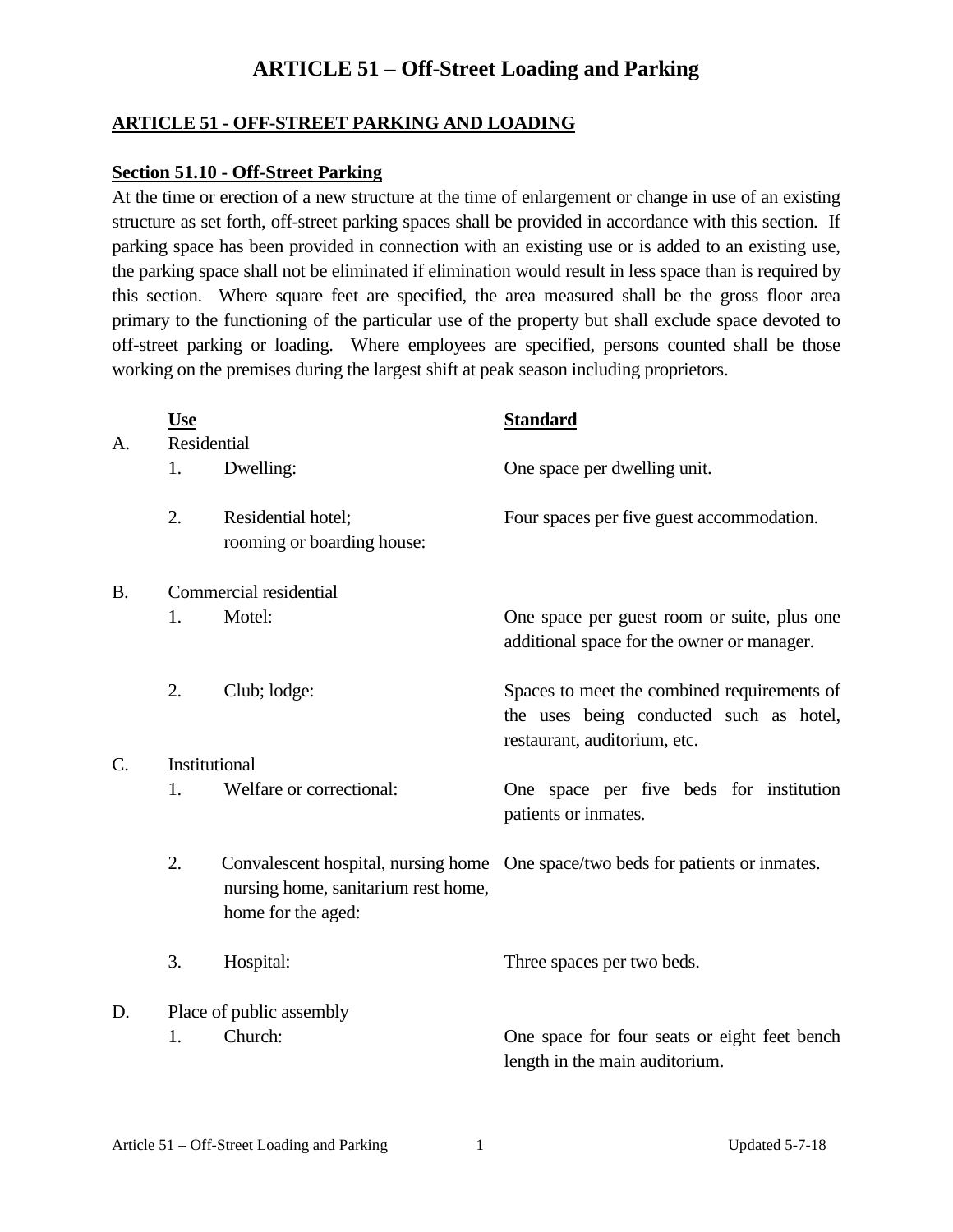|    | 2. | Library; reading room:                                                                                                 | One space per 400 square feet of floor area<br>plus one space per two employees.                                                                                                                                            |  |  |  |
|----|----|------------------------------------------------------------------------------------------------------------------------|-----------------------------------------------------------------------------------------------------------------------------------------------------------------------------------------------------------------------------|--|--|--|
|    | 3. | Preschool nursery; kindergarten:                                                                                       | Two spaces per teacher.                                                                                                                                                                                                     |  |  |  |
|    | 4. | Elementary or junior high school:                                                                                      | One space per classroom plus one space per:<br>administrative employee or one space per four<br>seats or eight feet of bench length in the<br>auditorium or assembly room, whichever is<br>greater.                         |  |  |  |
|    | 5. | High school:                                                                                                           | One space per classroom plus one space per<br>administrative employee plus one space for<br>each six students or one space per four seats<br>or eight feet of bench length in the main<br>auditorium, whichever is greater. |  |  |  |
|    | 6. | Other auditorium; meeting:                                                                                             | One space per four seats or room: eight feet of<br>bench length.                                                                                                                                                            |  |  |  |
| Е. |    | Commercial amusement                                                                                                   |                                                                                                                                                                                                                             |  |  |  |
|    | 1. | Stadium; arena; theater:                                                                                               | One space per four seats or eight feet of bench<br>length.                                                                                                                                                                  |  |  |  |
|    | 2. | Bowling alley:                                                                                                         | Five spaces per alley plus one space per two<br>employees.                                                                                                                                                                  |  |  |  |
|    | 3. | Dance hall; skating rink:                                                                                              | One space per 100 square feet of floor area<br>plus one space per two employees.                                                                                                                                            |  |  |  |
| F. |    | Commercial                                                                                                             |                                                                                                                                                                                                                             |  |  |  |
|    | 1. | Retail store except as<br>provided in subsection (B)<br>of this subsection:                                            | One space per 200 square feet of floor area.                                                                                                                                                                                |  |  |  |
|    | 2. | Service or repair shop<br>retail store handling exclusively<br>bulky merchandise such as<br>automobiles and furniture: | One space per 600 square feet of floor area.                                                                                                                                                                                |  |  |  |
|    | 3. | Bank; office (except medical                                                                                           | One space per 600 square feet of space per                                                                                                                                                                                  |  |  |  |

 $\overline{F}$ .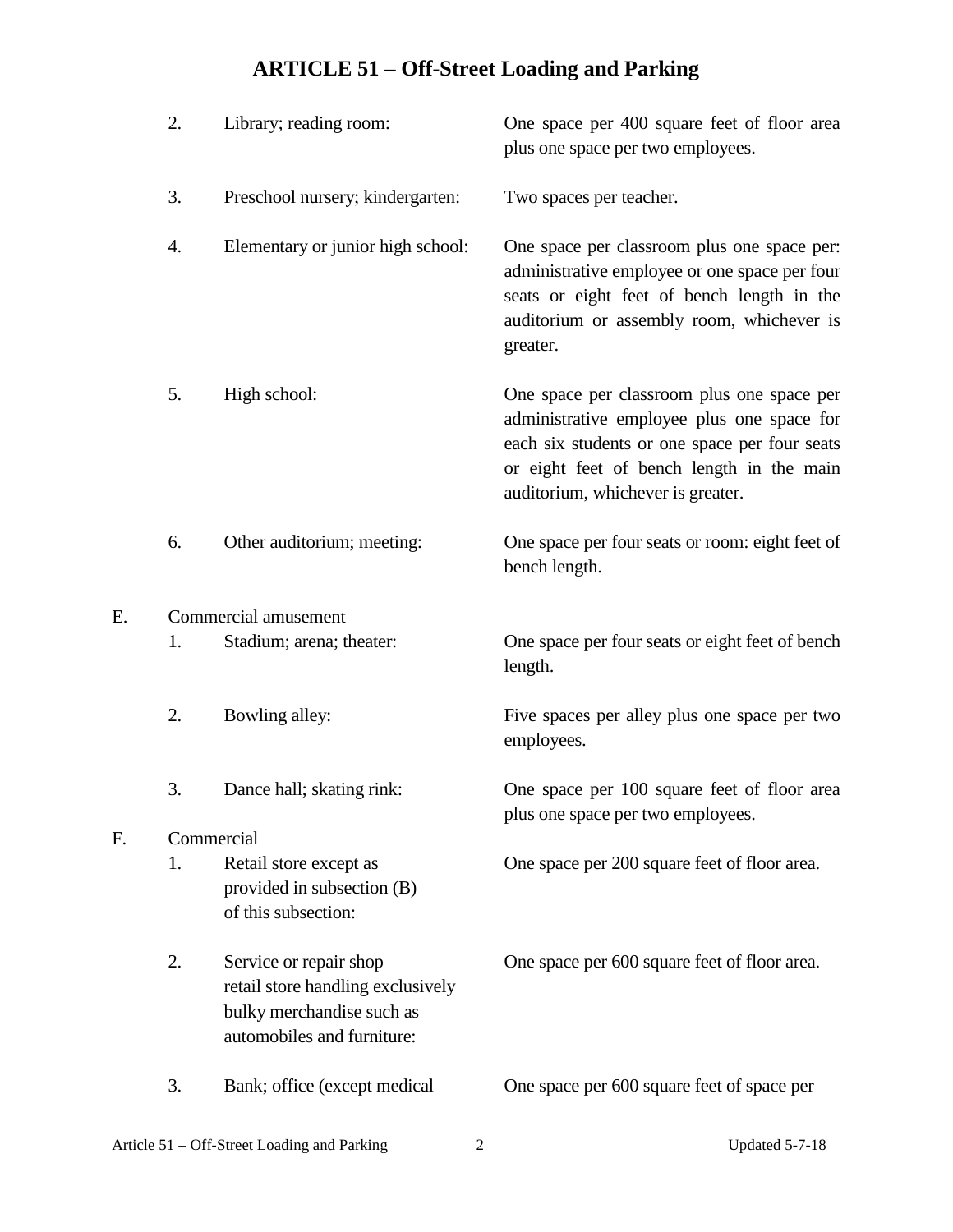|                | and dental):                                                                              | area plus one two employees.                                                         |  |  |  |
|----------------|-------------------------------------------------------------------------------------------|--------------------------------------------------------------------------------------|--|--|--|
| 4.             | Medical and dental clinic:                                                                | One space per 300 square feet of floor area<br>plus one space per two employees.     |  |  |  |
| 5.             | Eating or drinking establishment:                                                         | One space per 200 square feet floor area.                                            |  |  |  |
| 6.             | Mortuaries:                                                                               | One space per four seats or eight feet of bench<br>length in chapels.                |  |  |  |
| 7.             | Weddings & Related Events:                                                                | One space per three guests.                                                          |  |  |  |
| Industrial:    |                                                                                           |                                                                                      |  |  |  |
| $\mathbf{1}$ . | Storage warehouse;<br>manufacturing establishment;<br>rail, or trucking freight terminal: | One space per employee.                                                              |  |  |  |
| 2.             | Wholesale establishment:                                                                  | One space per employee plus one space per<br>700 square feet of patron serving area. |  |  |  |

- H. For uses not specifically listed under Section 51.10(A) through (G) above, the number of required parking spaces shall be based on either of the following:
	- 1. A comparable use from the above list, as determined by the Planning Director; or
	- 2. A recommendation from the County Engineer, a qualified traffic engineer, or other similar professional based on the Institute of Transportation Engineers' (ITE) Parking Generation Manual or other similar publication.

#### **Section 51.20 - Off-Street Loading**

G.

- A. Passengers. A driveway designed for continuous forward flow of passenger vehicles for the purpose of loading and unloading children shall be located on the site of any school having a capacity greater than 25 students.
- B. Merchandise, materials or supplies. Buildings or structures to be built or substantially altered which receive and distribute material or merchandise by truck shall provide and maintain off-street loading berths in sufficient numbers and size to adequately handle the needs of the particular use. If loading space has been provided in connection with an existing use or is added to an existing use, the loading space shall not be eliminated if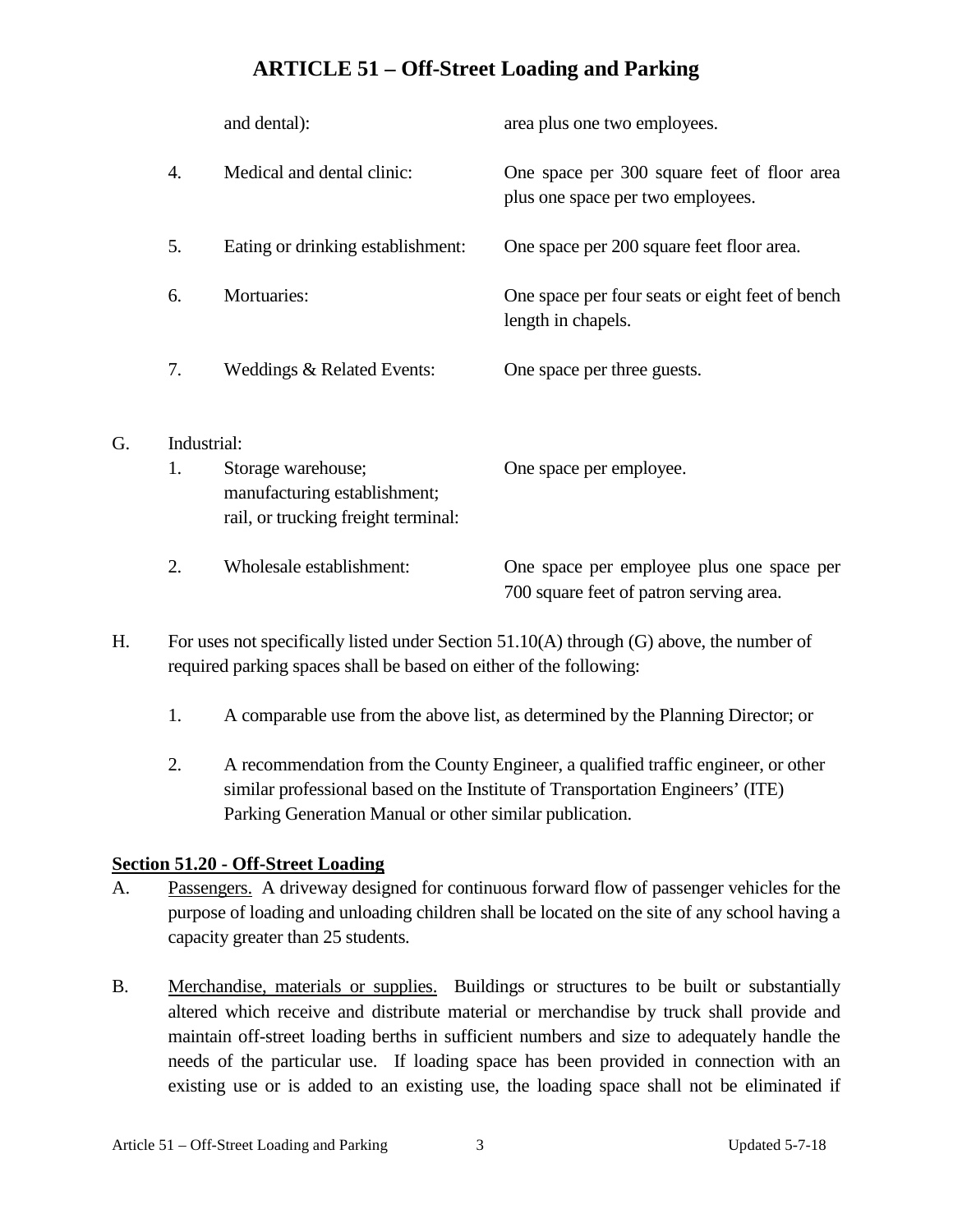elimination would result in less space than is required to adequately handle the needs of the particular use. Off-street parking areas used to fulfill the requirements of this Ordinance shall not be used for loading and unloading operations except during periods of the day when not required to take care of parking needs.

#### **Section 51.30 - General Provisions (Off-Street Parking and Loading)**

- A. The provision and maintenance of off-street parking and loading spaces are continuing obligations of the property owner. No zoning permit shall be issued until plans are presented that show property that is and will remain available for exclusive use as off-street parking and loading space. The subsequent use of property for which the zoning permit is issued shall be conditional upon the unqualified continuance and availability of the amount of parking and loading space required by this Ordinance. Use of property in violation hereof shall be violation of this Ordinance. Should the owner or occupant of a lot or building change the use to which the lot or building is put, thereby increasing off-street parking or loading requirements, it shall be unlawful and a violation of this Ordinance to begin or maintain such altered use until the required increase in off-street parking or loading is provided.
- B. In the event several uses occupy a single structure or parcel of land, the total requirements for off-street parking shall be the sum of the requirements of the several uses computed separately.
- C. Owners of two or more uses, structures, or parcels of land may agree to utilize jointly the same parking and loading spaces when the hours of operation do not overlap, provided that satisfactory legal evidence is presented to the zoning administrator in the form of deeds, leases, or contracts to establish the joint use.
- D. Off-street parking spaces shall be located on the same or abutting lot with the building or use they are intended to serve.
- E. Required parking spaces shall be available for the parking of operable passenger automobiles of residents, customers, patrons and employees only, and shall not be used for storage of vehicles or materials or for the parking of trucks used in conducting the business or use.
- F. Unless otherwise provided, required parking spaces in a R-1 or R-2 zone shall not be located in a required front yard.
- G. Plans shall be submitted in sufficient detail so that they may be reviewed and approved by the zoning administrator.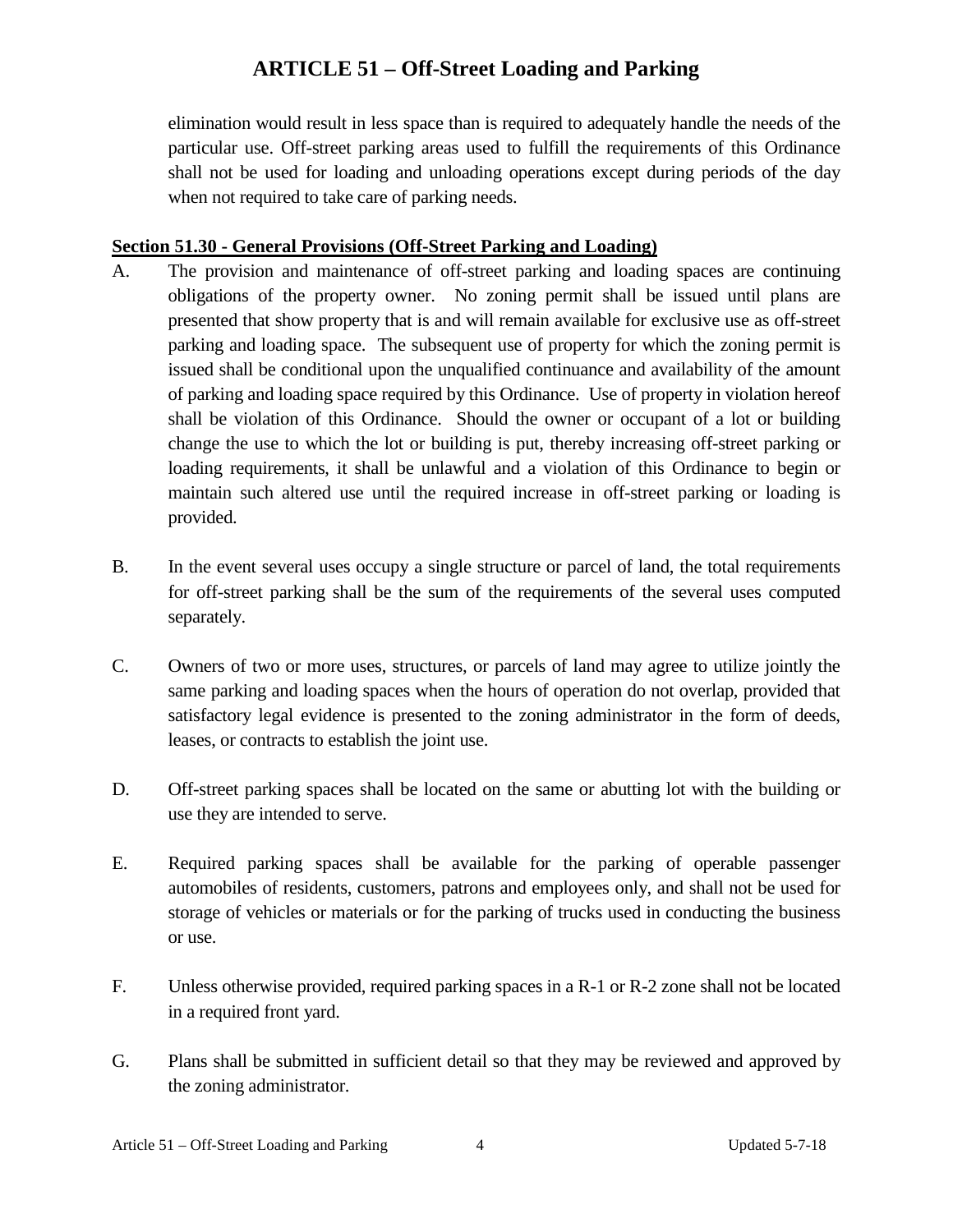- H. Design requirements for parking lots:
	- 1. Areas used for standing and maneuvering of vehicles shall have durable and dustless, but not necessarily paved, surfaces maintained adequately for all weather use.
	- 2. Except for parking to serve residential uses, parking and loading areas adjacent to or within residential zones or adjacent to residential uses shall be designed to minimize disturbance of residents.
	- 3. Access aisles shall be of sufficient width for all vehicle turning and maneuvering.
	- 4. Groups of more than four parking spaces shall be served by a driveway so that no backing movement or other maneuvering will be required within a street.
	- 5. Lighting of the parking area shall be deflected from a residential zone.
- I. Completion time for parking lots, required parking spaces shall be improved and available for use by the time the use served by the parking is ready for occupancy.

#### **Section 51.40 – Bicycle Parking**

New developments shall include bicycle parking as follows:

- A. Multi-Family Residences. Every multi-family residential use of four (4) or more dwelling units shall provide at least one sheltered bicycle parking space for each unit. Sheltered bicycle parking spaces may be located within a garage, storage shed, basement, utility room or similar area. In those instances in which the residential complex has no garage or other easily accessible storage unit, the required bicycle parking spaces shall be sheltered under an eave, overhang, an independent structure, or similar cover.
- B. Parking Lots. All public and commercial parking lots and parking structures shall provide a minimum of one bicycle parking space for every 10 motor vehicle parking spaces.
- C. Schools. Elementary and middle schools, both private and public, shall provide one bicycle parking space for every 10 students and employees. High schools shall provide one bicycle parking space for every 5 students and employees. All spaces shall be sheltered under an eave, overhang, independent structure, or similar cover.
- D. Commercial Zones. In commercial zones with on-street parking, bicycle parking for customers shall be provided along the street at a rate of at least one space per land use.